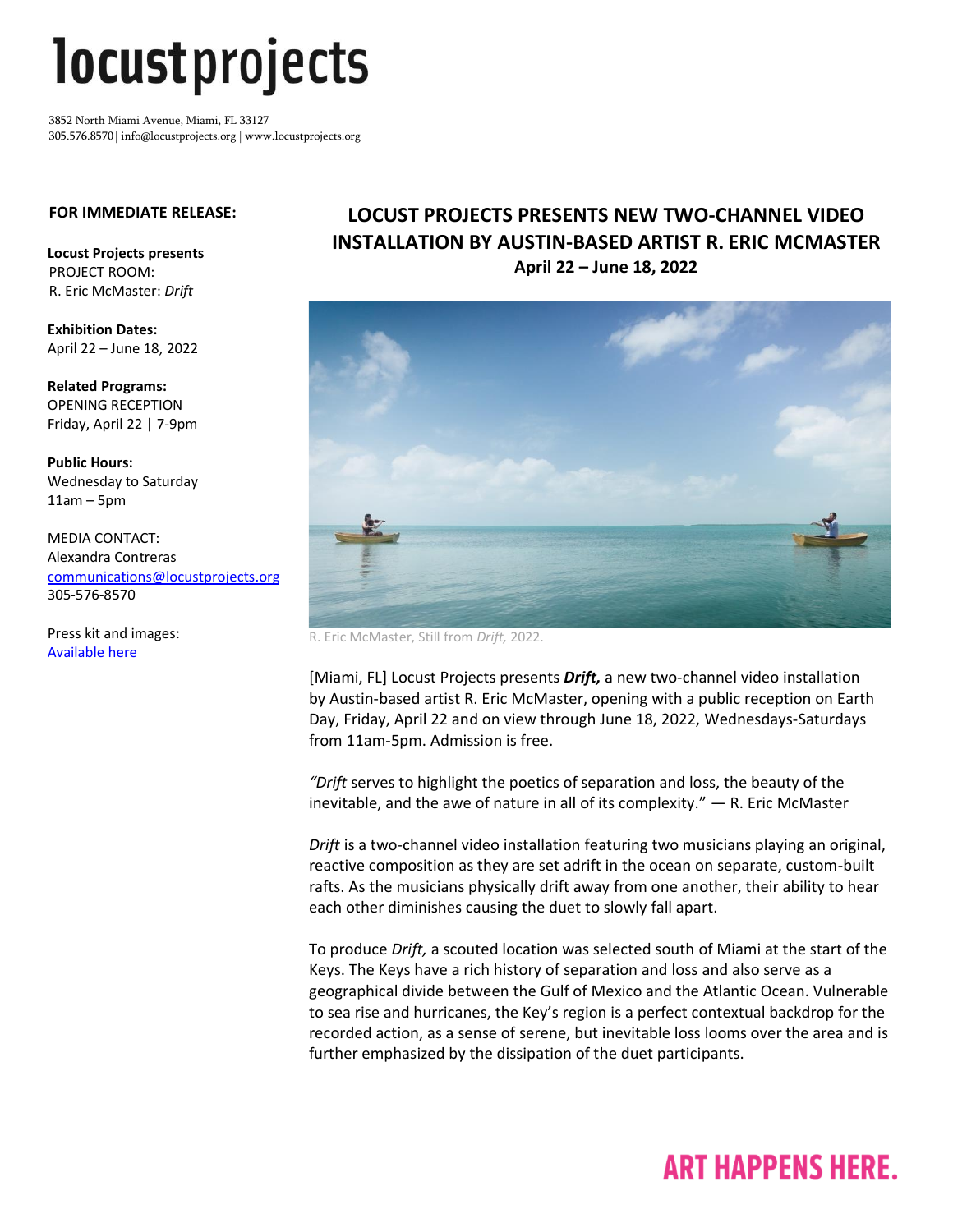# *locustprojects*

3852 North Miami Avenue, Miami, FL 33127 305.576.8570 | info@locustprojects.org | www.locustprojects.org

The custom rafts the musicians float on were made out of the same curly maple as violins. The decorative 'flame' of this wood echoes that of the instruments used in the performance; the instrument a vessel of transporting sound, the boats a vessel for transporting musicians. The 'flame' of the wood also plays with the eye in a similar way that water reflects dancing light on the underside of floating objects.

Salt water was collected at the site of the shoot, boiled down until salinity saturation is achieved, and then the solution was allowed to crystallize on the rafts and instruments. Additionally, saltwater was applied in an aerosol fashion on the Project Space's walls, creating a sparkling luminenses to the space. The process of evaporating, of allowing the water to leave the salt behind, echoes again a sense of loss and separation.

*Drift* serves to highlight the poetics of separation and loss, the beauty of the inevitable, and the awe of nature in all of its complexity. At a glance, the project may seem like it was just shot with the site as a backdrop, but through the project, the site pushed back collaborating with the same resistance of a material when sanded; nature addressed in the same way as material and actions. Nature, like another collaborator, willing its influence on the project.

"We all contain water in about the same ratio as Earth does, and salt water in the same ratio that oceans do. We are poems about the hyperobject Earth." – Timothy Morton



### **ABOUT THE ARTIST**

R.Eric McMaster's work aims to disrupt the familiar using materiality, context, or space as a means of highlighting absence, humor, and/or awe. R. Eric McMaster has exhibited at the Hiroshima MOCA, Japan; the Blanton Museum of Art, University of Texas at Austin; The Contemporary Austin; Blue Star Contemporary, San Antonio; Vox Populi, Philadelphia; Antenna Gallery; New Orleans, the Lawndale Art Center, Houston; and Austin's Testsite, among others. R. Eric McMaster was born in Clarion, Pennsylvania in 1979. He received a BFA from Pennsylvania State University (2003) and an MFA from Arizona State University (2008). He currently lives and works in Austin, where he teaches in the Department of Art and Art History at The University of Texas at Austin.

## **ART HAPPENS HERE.**